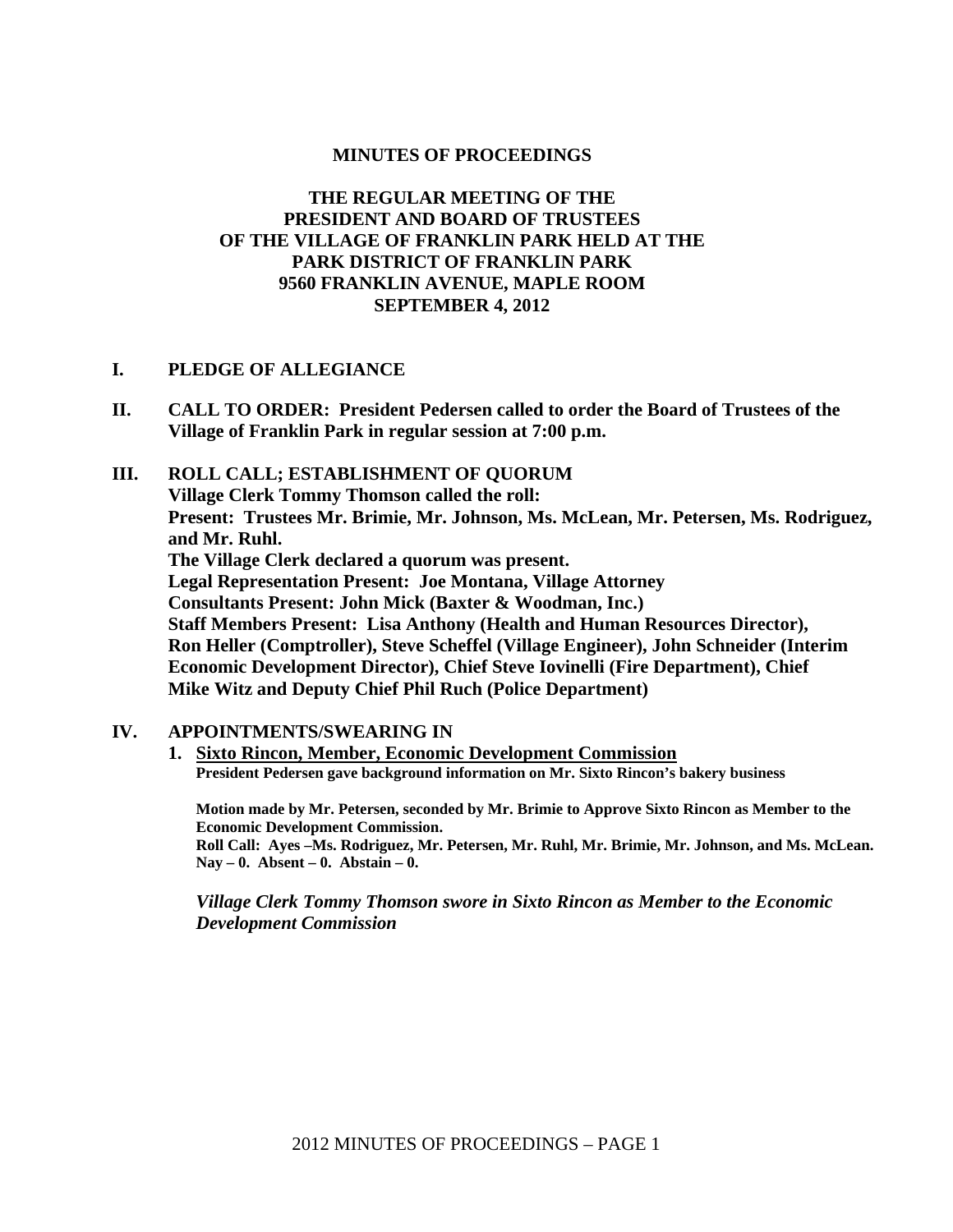## **V. PUBLIC COMMENTS**

- **1. Barry Brandell, 9472 Schiller Boulevard Commented on the bond issue, real estate taxes and median home values**
- **2. Mike Essenmacher, 3016 Edgington Street Commented on pillars of the community**
- **3. James Durante, 10009 Schiller Boulevard Commented on the bond issue and spending**
- **4. Bob Godlewski, 2720 Hawthorne Street Commented on the bond issue and flooding**
- **5. Steve Cullen, 2724 Hawthorne Street Commented on flooding and 20 people attending the meeting supported the bond issue**
- **6. Jill Stocks, 2705 Westbrook Drive Commented on replacing sidewalks and curbs**
- **7. Antoinette Garret, 2539 Westbrook Avenue Commented on flooding issues and sidewalks and curbs needing repair**
- **8. Mirta Santana, 2538 Westbrook Drive Commented on sidewalks and streets needing repair on Westbrook Drive**
- **9. Keith Becker, 2501 Westbrook Drive Commented on the condition of the curbs, sewers and streets on Westbrook Drive**

# **VI. COMMITTEE REPORTS**

- **A. FINANCE AND SPECIAL EVENTS COMMITTEE (Mr. Johnson, Chair)** 
	- **1. MR. JOHNSON ANNOUNCED THERE IS A FARMER'S MARKET SCHEDULED FOR THIS COMING SATURDAY**
- **B. WATER AND SEWER/FLEET MAINTENANCE COMMITTEE (Mr. Ruhl, Chair)** 
	- **1. MR. RUHL, IN RESPONSE TO A COMMENT MADE BY A RESIDENT, STATED HE WOULD LIKE TO KNOW APPROXIMATELY HOW MANY EMERGENCY CALLS DOES THE FIRE DEPARTMENT RESPOND TO IN A DAY. MR. RUHL STATED THE POLICE DEPARTMENT USED TO RESPOND ON AVERAGE TO 30 CALLS A NIGHT**
- **C. POLICE AND FIRE COMMITTEE (Mr. Petersen, Chair)** 
	- **1. MR. PETERSEN STATED THE POLICE AND FIRE COMMISSION WILL BE TESTING FOR BOTH FIRE FIGHTER AND POLICE OFFICER'S AND THERE ARE STILL SEVERAL WEEKS TO SUBMIT APPLICATIONS. THE APPLICATION, INSTRUCTIONS AND QUALIFICATIONS CAN BE ACCESSED AT THE VILLAGE WEBSITE ONLY**
- **D. STREET AND ALLEY COMMITTEE (Mr. Brimie, Chair)** 
	- **1. MR. BRIMIE REPORTED THERE IS STILL CONSTRUCTION ON FULLERTON AVENUE AND REEVES COURT IS UNDERWAY**
	- **2. MR. BRIMIE STATED LANDSCAPING IS IN PROGRESS ON PEARL STREET**
	- **3. MR. BRIMIE REMINDED EVERYONE TO BE CAREFUL DRIVING AROUND BY CERTAIN SEWERS THAT HAVE HORSES SET UP BY THEM**
	- **4. MR. BRIMIE REMINDED EVERYONE TO SHOP LOCALLY SUPPORTING THE 3/50 PROJECT**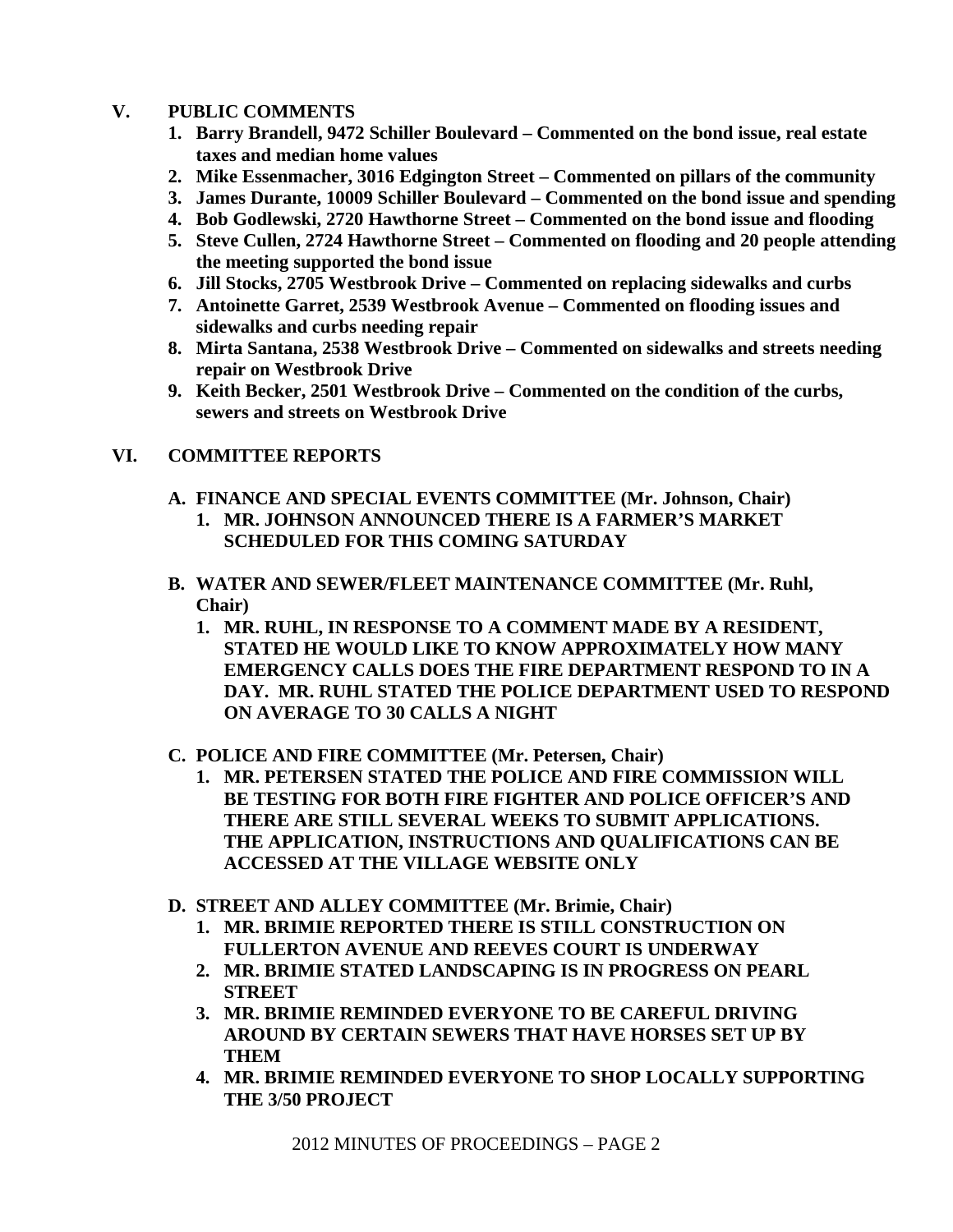- **E. PROPERTY, PLANNING, ZONING, AND LEGISLATIVE REVIEW COMMITTEE (Ms. Rodriguez, Chair)** 
	- **1. MS. RODRIGUEZ ANNOUNCED THERE WERE TWO RIBBON-CUTTING CEREMONIES CO-HOSTED BY THE VILLAGE. ONE OF THE RIBBON-CUTTINGS WAS FOR DIGITAL REALTY DATA AND THE OTHER WAS FOR HOMETOWN TAPESTRY**
	- **2. MS. RODRIGUEZ STATED IN THE ABSENCE OF JOHN SCHNEIDER, PATRICK AINSWORTH WILL GIVE THE STAFF REPORT TONIGHT**
- **F. HEALTH, HUMAN RESOURCES, GREEN TECHNOLOGY AND EDUCATION COMMITTEE (Ms. McLean, Chair)** 
	- **1. MS. MCLEAN STATED SHE IS VERY IMPRESSED TO SEE MANY PEOPLE PLUGGING IN THEIR ELECTRICAL VEHICLES AND SUPPORTING GREEN TECHNOLOGY**
	- **2. MS. MCLEAN ANNOUNCED THE NEXT BLOOD DRIVE IS FRIDAY, SEPTEMBER 21, FROM 3:00 TO 7:00 P.M. AT THE COMMUNITY CENTER**
	- **3. MS. MCLEAN REPORTED LAST MONTH'S "LET'S MOVE" MEETING WAS WELL ATTENDED AND MS. MCLEAN ANNOUNCED THE PARK DISTRICT IS HAVING A 5K RACE AND A MINI-RACE FOR THE KIDS. SHE SPOKE ABOUT COMMUNITY GARDENS. THERE IS A COMMUNITY GARDEN LOCATED AT THE FIRST UNITED METHODIST CHURCH OF FRANKLIN PARK**
	- **4. MS. MCLEAN REPORTED ON THE WEST NILE VIRUS. DEATHS SO FAR HAVE BEEN LESS THIS YEAR. MS. MCLEAN REMINDED EVERYONE TO DUMP THEIR STANDING WATER AND WEAR PROTECTIVE SPRAY WHEN THEY GO OUT**

# **VII. ADDITIONAL COMMENTS FROM THE STAFF**

- **1. Ron Heller spoke about Item #4 on the Consent Agenda stating this ordinance rearranges the way the debt is paid down. Mr. Heller stated the bond hearing was originally scheduled for tonight but due to a publishing error (the hearing was only published in the Oak Park, Forest Park and Elmwood Park newspapers and not the Franklin Park Herald) it had to be rescheduled for September 17, at 6:30 p.m.**
- **2. Chief Witz spoke about the block party on the 2500 block of Maple Street he attended on Saturday along with Chief Iovinelli. The two of them participated in being used for the dunk-tank game. Chief Witz spoke about the child safety check inspection held in the Walgreens parking lot on Saturday. Chief Witz reported there were 14 inspections of vehicles, 14 children were fingerprinted and 1 child safety seat was given away. The Franklin Park Fire Department, Illinois State Police, Walgreens, Credit Union, Berkeley Police Department and Loyola Hospital also participated. Chief Witz spoke about Item #3 on the Consent Agenda which deals with the speed of vehicles in a safety zone around the school. Lastly, he spoke about the companies listed under the Consent Agenda who were chosen as the**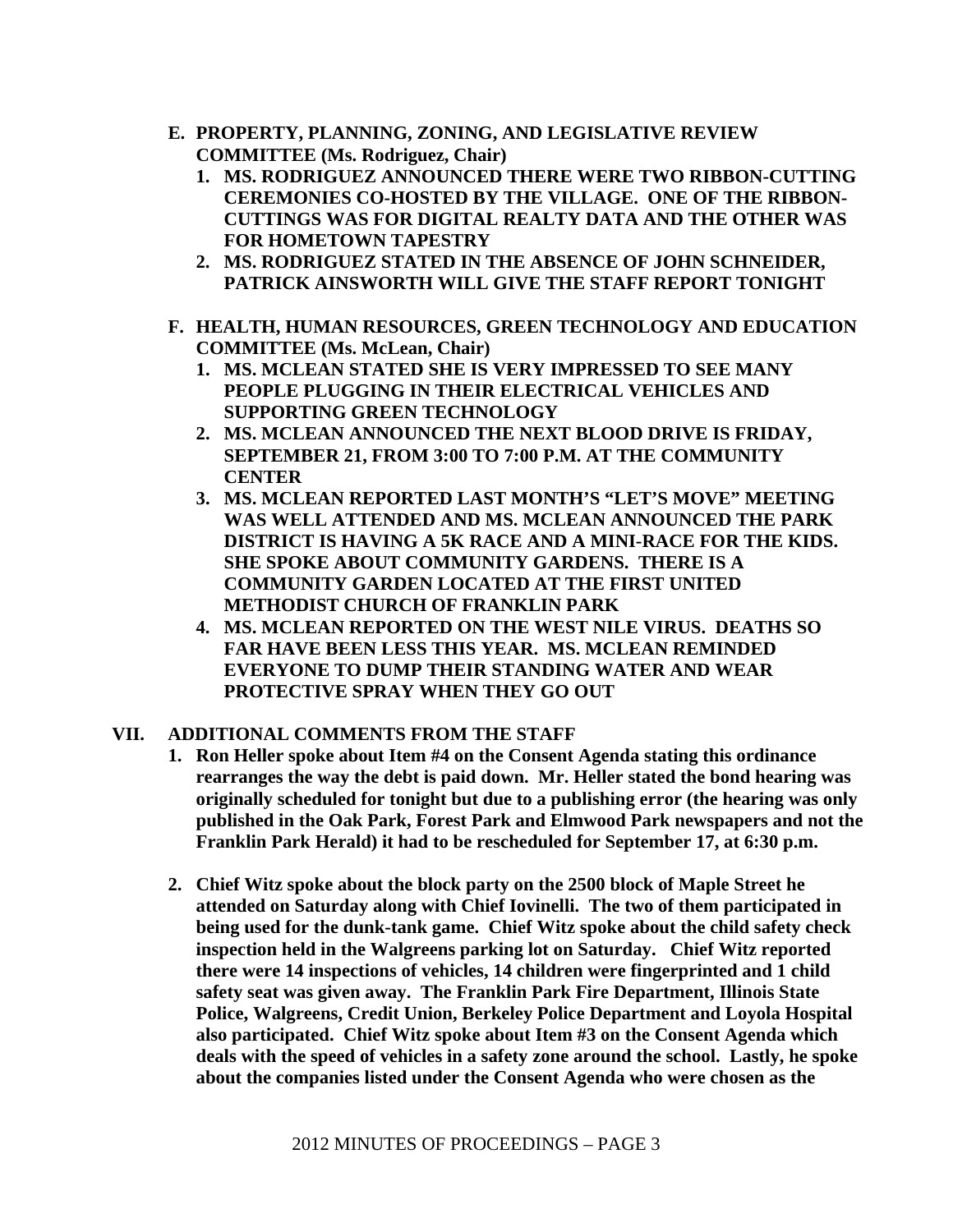**lowest and most responsible bidders for the work to be done on the new police station. The completion of the new police station should be around August 2013** 

- **3. Chief Iovinelli reported the fire engine's cab and chassis should be ready in the next few weeks. Chief Iovinelli spoke about the West Nile virus not being bad this year in Cook County, due to lack of rain. Chief Iovinelli spoke about the Franklin Park Fire Department being one of two departments in the division that has a drill tower for training. They will be receiving \$7,500 to make repairs to the tower. Chief Iovinelli reported the communications center has been completely dismantled and the equipment from the former communications center is being brought over to the backup communications center. The air conditioning is going to be replaced at the backup communication center, also**
- **4. Carmen Cupello spoke about vacant homes being bought up by contractors to fix and sell and he spoke about how this helps the Village save money. Mr. Cupello thanked the board for their support in getting a new cleaning company for the Village. He reported the cost is a lot lower and they are doing a better job. Mr. Cupello spoke about the Zoning packet being streamlined. Mr. Cupello reported the State of Illinois thanked the Village for the support we gave them for the infrastructure of the new charging stations. The Village received a rebate check in the amount of \$10,680.00 for putting in these charging stations. Mr. Cupello met with Mr. Matt Elmore who is with the Energy Impact of Illinois and they discussed a rebate program that is funded by the utility companies. Mr. Elmore will be out on September 17th to discuss this rebate program**
- **5. Steve Scheffel reported street resurfacing will be starting next week and should be completed by the end of October. Mr. Scheffel spoke about the request from the Canadian-Pacific Railroad to close the Edgington Street crossing for repair of the tracks next week. This repair will take a few days. Mr. Scheffel reported the water main replacement is moving ahead on Elm Street and they are looking to go out to bid in late October.**
- **6. Pat Ainsworth spoke about the application submitted by the Village for the Local Technical Assistance Program with the Chicago Metropolitan Agency for Planning (CMAP). Mr. Ainsworth spoke about the Community Development Department visiting with businesses affected by the Elgin/O'Hare Bypass and the businesses looking to move into our town. The Community Development staff also conducted a sign inventory around the Village to see the condition of its entry and exit signs. Mr. Ainsworth announced the Economic Development Commission meeting for August was rescheduled to Tuesday, September 11. Mr. Ainsworth spoke about Item #5 on the Consent Agenda dealing with granting a conditional use to allow a concrete mixing plant in the I-2 general industry district**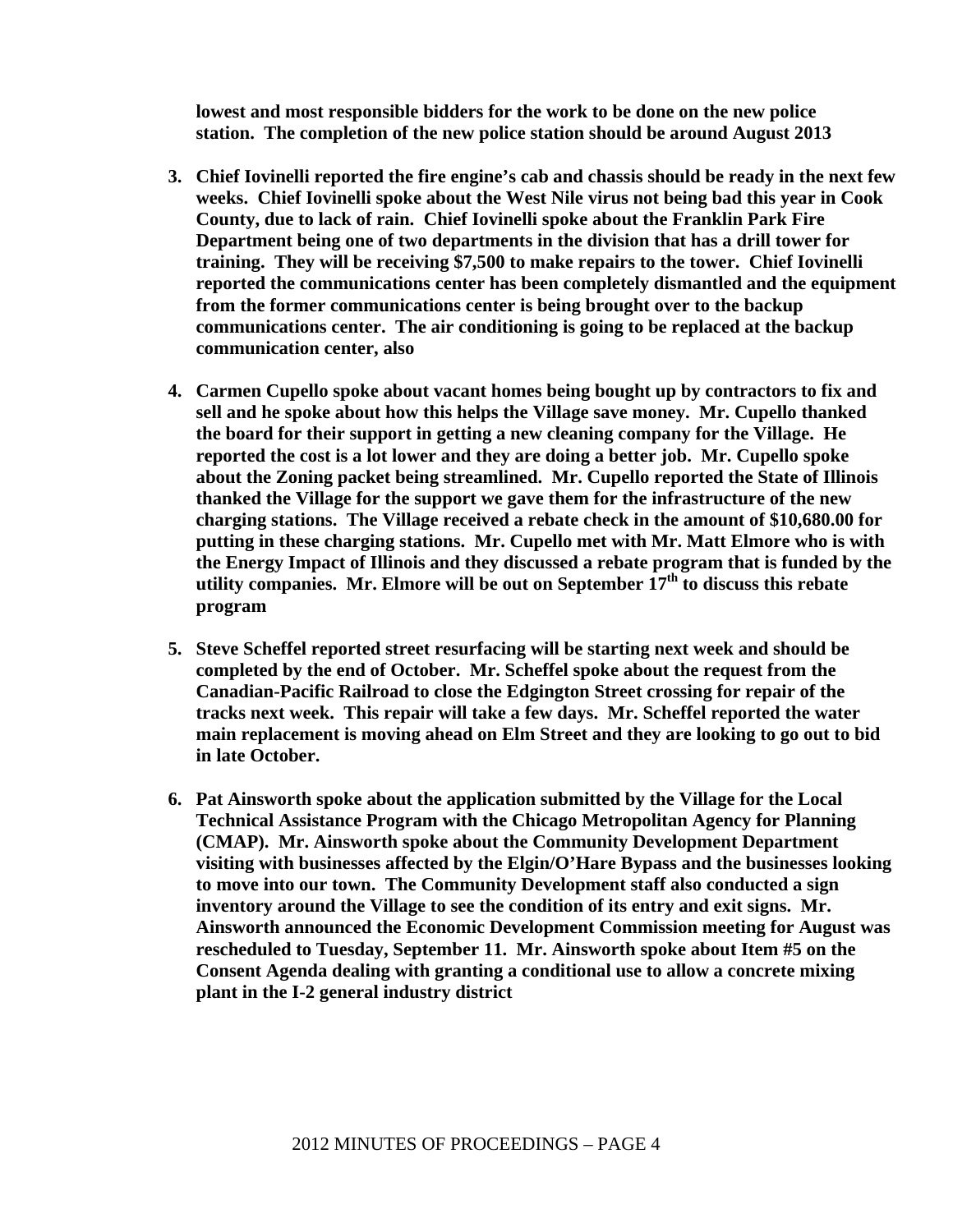#### **VIII. CONSENT AGENDA**

**(Items on the Consent Agenda will be enacted/approved by one motion. There will be no separate discussion on these items unless so requested by a member of the Village Board, in which case that item will be removed from the Consent Agenda and considered in the normal sequence of the Agenda.)** 

**Village Clerk Tommy Thomson read aloud public recital of Consent Agenda items** 

**President Pedersen introduced the new owners of Hopscotch, a business located at the old site for DJ's Nitespot. President Pedersen gave a brief description of the business** 

- **1. APPROVAL OF THE MINUTES FROM: (a) REGULAR MEETING OF THE PRESIDENT AND BOARD OF TRUSTEES HELD ON MONDAY, AUGUST 13, 2012**
- **2. APPROVAL OF EXPENDITURES IN THE AMOUNT OF \$2,095,568.66**
- **3. ORDINANCE NO. 1213 VC AN ORDINANCE AMENDING CHAPTER SIX OF TITLE SIX OF THE VILLAGE CODE OF THE VILLAGE OF FRANKLIN PARK, COOK COUNTY, ILLINOIS (ESTABLISHMENT OF PARK ZONE ON ELM STREET AT EAST SCHOOL)**
- **4. ORDINANCE NO. 1213 G AN ORDINANCE OF THE VILLAGE OF FRANKLIN PARK, COOK COUNTY, ILLINOIS AMENDING ORDINANCE NO. 1112-G-88 AUTHORIZING THE ISSUANCE OF THE \$402,882 GENERAL OBLIGATION DEBT CERTIFICATES, SERIES 2012, BY CHANGING THE SCHEDULE OF PAYMENTS**
- **5. ORDINANCE NO. 1213 Z AN ORDINANCE OF THE VILLAGE OF FRANKLIN PARK, COOK COUNTY, ILLINOIS, GRANTING A CONDITONAL USE TO ALLOW A CONCRETE MIXING PLANT IN THE I-2 GENERAL INDUSTRY DISTRICT (ZBA 12-15; 10545 WAVELAND AVENUE)**
- **6. MOTION TO APPROVE BRADFORD SYSTEMS, 430 COUNTRY CLUB DRIVE, BENSENVILLE, ILLINOIS 60106, AS THE LOWEST RESPONSIBLE AND RESPONSIVE BIDDER AS THE TRADE CONTRACTOR FOR LOCKER SYSTEMS FOR THE POLICE STATION FACILITY IN AN AMOUNT NOT TO EXCEED \$101,981.00, IN ACCORDANCE WITH AND PURSUANT TO THE ANALYSIS AND RECOMMENDATION OF THE VILLAGE'S CONSTRUCTION MANAGER, MTI CONSTRUCTION, LLC**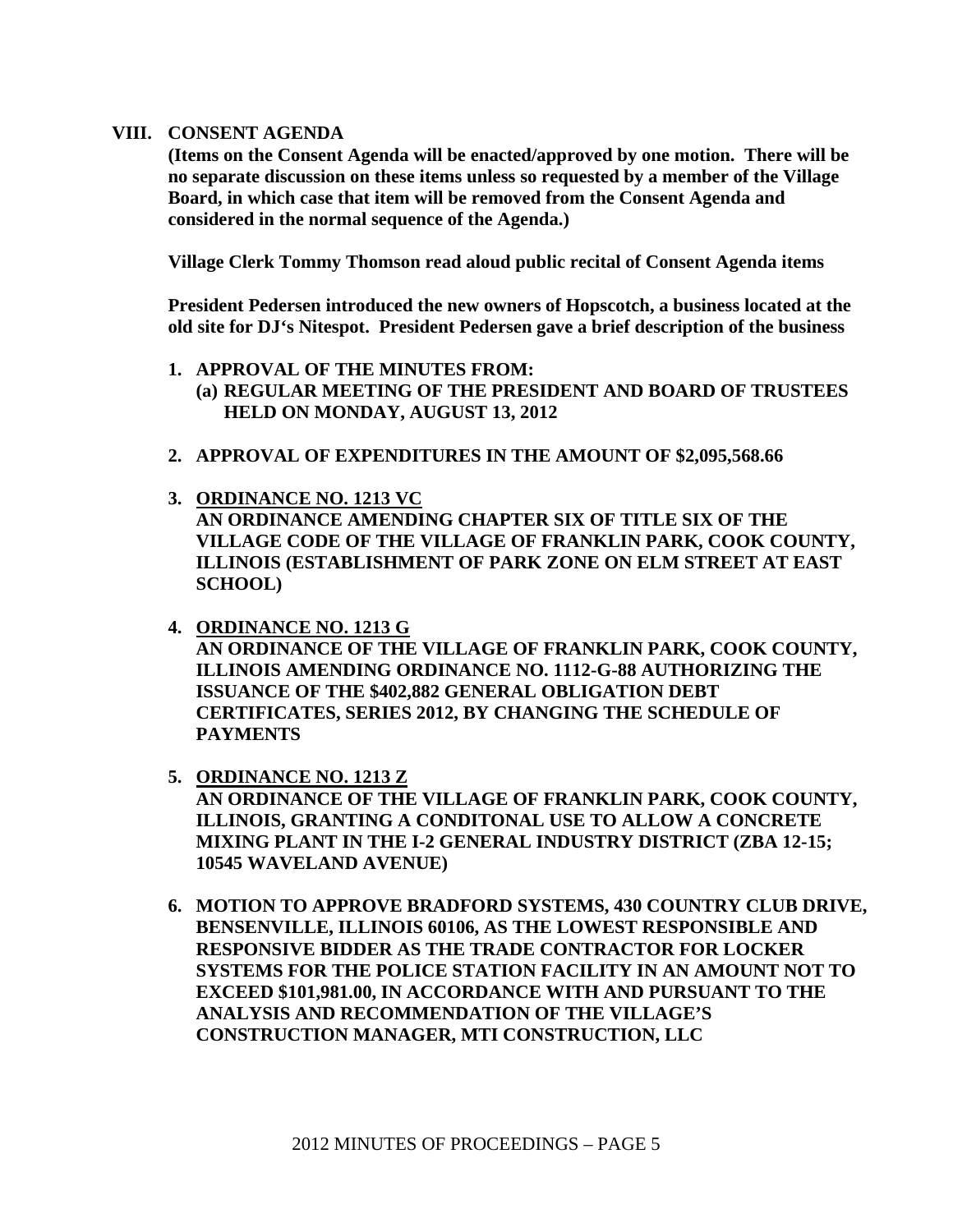- **7. MOTION TO APPROVE SHERMAN MECHANICAL, INCORPORATED, 1075 ALEXANDER COURT, CARY, ILLINOIS 60013, AS THE LOWEST RESPONSIBLE AND RESPONSIVE BIDDER FOR HVAC EQUIPMENT FOR THE POLICE STATION FACILITY IN AN AMOUNT NOT TO EXCEED \$1,625,000.00, IN ACCORDANCE WITH AND PURSUANT TO THE ANALYSIS AND RECOMMENDATION OF THE VILLAGE'S CONSTRUCTION MANAGER, MTI CONSTRUCTION, LLC**
- **8. MOTION TO APPROVE ADVANCED COMMUNICATIONS, INCORPORATED, 201 WOODCREEK DRIVE, MICHIGAN CITY, INDIANA 46360, AS THE LOWEST RESPONSIBLE AND RESPONSIVE BIDDER FOR AUDIO VISUAL SYSTEMS FOR THE POLICE STATION FACILITY IN AN AMOUNT NOT TO EXCEED \$246,744.00, IN ACCORDANCE WITH AND PURSUANT TO THE ANALYSIS AND RECOMMENDATION OF THE VILLAGE'S CONSTRUCTION MANAGER, MTI CONSTRUCTION, LLC**
- **9. MOTION TO APPROVE MIDCO, INCORPORATED, 8238 SOUTH MADISON STREET, BURR RIDGE, ILLINOIS 60527, AS THE LOWEST RESPONSIBLE AND RESPONSIVE BIDDER FOR ELECTRONIC SECURITY SYSTEMS FOR THE POLICE STATION FACILITY IN AN AMOUNT NOT TO EXCEED \$428,700.00, IN ACCORDANCE WITH AND PURSUANT TO THE ANALYSIS AND RECOMMENDATION OF THE VILLAGE'S CONSTRUCTION MANAGER, MTI CONSTRUCTION, LLC**
- **10. MOTION TO APPROVE BODALA/CENTRAL RUG & CARPET, 3006 CENTRAL STREET, EVANSTON, ILLINOIS 60201, AS THELOWEST RESPONSIBLE AND RESPONSIVE BIDDER FOR CERAMIC AND PORCELAIN TILE FOR THE POLICE STATION FACILITY IN AN AMOUNT NOT TO EXCEED \$66,461.00, IN ACCORDANCE WITH AND PURSUANT TO THE ANALYSIS AND RECOMMENDATION OF THE VILLAGE'S CONSTRUCTION MANAGER, MTI CONSTRUCTION, LLC**
- **11. MOTION TO APPROVE KNIGHTS OF COLUMBUS AVA MARIA COUNCIL NO. 4456 TAG DAY ON FRIDAY, SEPTEMBER 21, 2012 AND SATURDAY, SEPTEMBER 22, 2012 AT GRAND AVENUE AND 25TH FOR THEIR ANNUAL PERSONS WITH INTELLECTUAL DISABILITIES TOOTSIE ROLL FUND DRIVE**
- **12. MOTION TO APPROVE FIRE DEPARTMENT REQUEST FOR MDA (MUSCULAR DYSTROPHY ASSOCIATION) TAG DAYS COLLECTION AT GRAND AVENUE AND MANNHEIM ROAD SEPTEMBER 5, 6, AND 7, 2012**

**Motion made by Ms. McLean, seconded by Mr. Johnson to Approve the Consent Agenda. Roll Call: Ayes –Ms. Rodriguez, Ms. McLean, Mr. Johnson, Mr. Brimie, Mr. Ruhl, and Mr. Petersen. Nay – 0. Absent – 0. Abstain – 0.** 

(Village Clerk Tommy Thomson read aloud each of the items that were identified on the consent agenda and under consideration by the Village Board before final action on the items identified on the consent agenda occurred)

2012 MINUTES OF PROCEEDINGS – PAGE 6